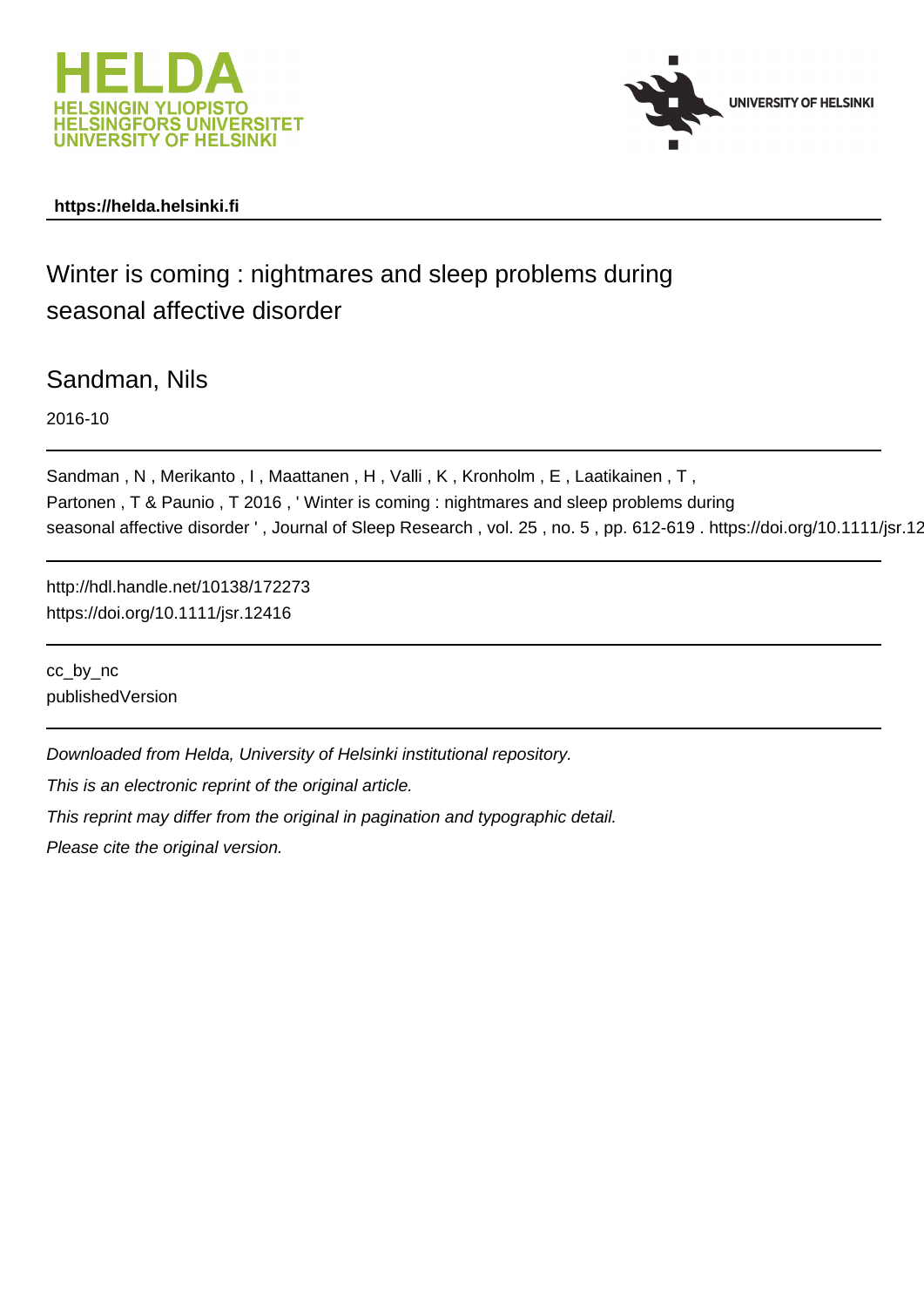## Winter is coming: nightmares and sleep problems during seasonal affective disorder

### NILS SANDMAN<sup>1,2</sup>, ILONA MERIKANTO<sup>3,4</sup>, HANNA MÄÄTTÄNEN<sup>2</sup>, KATJA VALLI<sup>2,5</sup>, ERKKI KRONHOLM<sup>6</sup>, TIINA LAATIKAINEN<sup>3,7,8</sup>, TIMO PARTONEN<sup>3</sup> and TIINA PAUNIO<sup>1,9</sup>

<sup>1</sup>Genomics and Biomarkers Unit, National Institute for Health and Welfare, Helsinki, Finland; <sup>2</sup>Department of Psychology and Speech Language Pathology, Centre for Cognitive Neuroscience, Turku Brain and Mind Centre, University of Turku, Turku, Finland; <sup>3</sup>Department of Health, National Institute for Health and Welfare, Helsinki, Finland; <sup>4</sup>Department of Biosciences, University of Helsinki, Helsinki, Finland; <sup>5</sup>Department of Cognitive Neuroscience and Philosophy, School of Bioscience, University of Skövde, Skövde, Sweden; <sup>6</sup>Department of Health, National Institute for Health and Welfare, Turku, Finland; <sup>7</sup>Institute of Public Health and Clinical Nutrition, University of Eastern Finland, Kuopio, Finland; <sup>8</sup>Hospital District of North Karelia, Joensuu, Finland; <sup>9</sup>Department of Psychiatry, University of Helsinki and Helsinki University Central Hospital, Helsinki, Finland

#### Keywords

epidemiology, urban–rural differences

#### Correspondence

Nils Sandman, Department of Psychology, University of Turku, Assistentinkatu 7, FI-20014 Turku, Finland. Tel.: +35823338749; Fax: +35823336270; e-mail: nils.sandman@utu.fi

Accepted in revised form 21 March 2016; received 7 January 2016

DOI: 10.1111/jsr.12416

#### **SUMMARY**

Sleep problems, especially nightmares and insomnia, often accompany depression. This study investigated how nightmares, symptoms of insomnia, chronotype and sleep duration associate with seasonal affective disorder, a special form of depression. Additionally, it was noted how latitude, a proxy for photoperiod, and characteristics of the place of residence affect the prevalence of seasonal affective disorder and sleep problems. To study these questions, data from FINRISK 2012 study were used. FINRISK 2012 consists of a random population sample of Finnish adults aged 25–74 years ( $n = 4905$ ) collected during winter from Finnish urban and rural areas spanning the latitudes of 60°N to 66°N. The Seasonal Pattern Assessment Questionnaire was used to assess symptoms of seasonal affective disorder. Participants with symptoms of seasonal affective disorder had significantly increased odds of experiencing frequent nightmares and symptoms of insomnia, and they were more often evening chronotypes. Associations between latitude, population size and urbanicity with seasonal affective disorder symptoms and sleep disturbances were generally not significant, although participants living in areas bordering urban centres had less sleep problems than participants from other regions. These data show that the prevalence of seasonal affective disorder was not affected by latitude.

#### INTRODUCTION

Seasonal affective disorder (SAD) is a mood disorder with seasonal pattern, with symptoms often beginning in autumn and remitting in spring. The symptoms include depressive mood accompanied by a lack of energy as well as hypersomnia and an increased appetite (Rosenthal et al., 1984). The prevalence of SAD varies across regions and populations, from 0% to 9.7%, whereby women generally experience higher prevalence than men and the disorder appears to be more common in North America than in Europe (Magnusson, 2000; Magnusson and Boivin, 2003; Magnusson and Partonen, 2005; Patten et al., 2016).

Seasonal affective disorder is hypothesized to be triggered by changes in the amount of light between seasons (Rosenthal et al., 1984). Because photoperiodic variation is more profound at high latitudes; if this hypothesis holds, then the prevalence and severity of symptoms of SAD should correlate with latitude. However, evidence for this effect remains mixed (Mersch et al., 1999; Rosen et al., 1990).

Circadian phase delay may play a part in SAD aetiology, and bright-light therapy alleviates SAD symptoms, at least partly, due to the normalization of the circadian rhythm (Lewy et al., 1987, 2006). Therefore, evening chronotype may be related to seasonal problems (Lee et al., 2011; Murray et al., 2003; Natale et al., 2005; Tonetti et al., 2012; Zhang et al.,

© 2016 The Authors. Journal of Sleep Research published by John Wiley & Sons Ltd on behalf of European Sleep Research Society. This is an open access article under the terms of the [Creative Commons Attribution-NonCommercial](http://creativecommons.org/licenses/by-nc/4.0/) License, which permits use, distribution and reproduction in any medium, provided the original work is properly cited and 612 **612 is not used for commercial purposes.**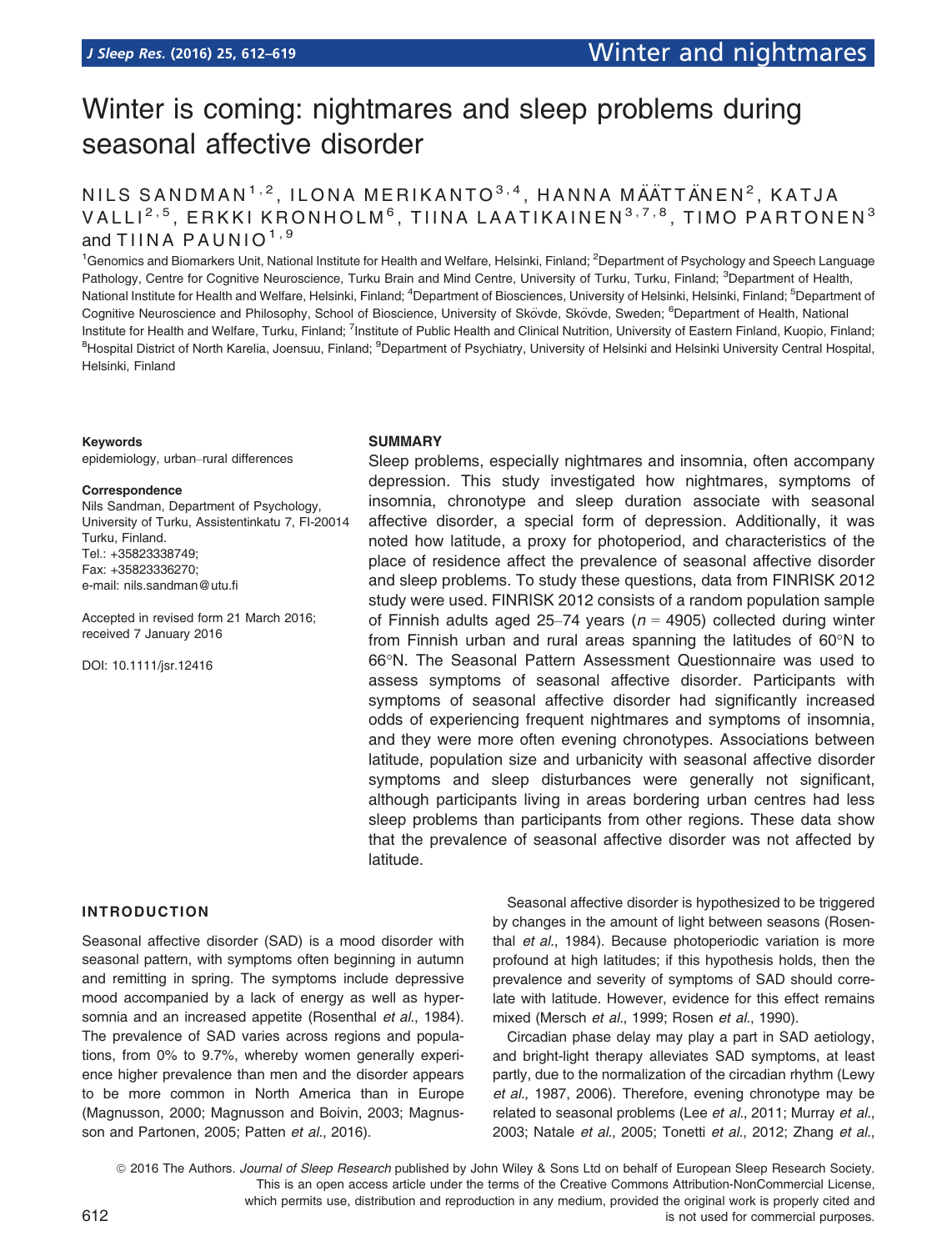2015) , and eveningness has also been associated with multiple sleep problems as well as higher risk for depression (Barclay et al., 2010; Merikanto et al., 2012, 2013).

Insomnia and nightmares commonly occur among individuals with non-seasonal depression. Insomnia represents one of the symptoms of depression, but may also precede its onset (Baglioni et al., 2011; Paunio et al., 2014). The few studies published on the association between depression and nightmares have found nightmares to be a common problem among people with symptoms of depression (Nielsen and Levin, 2007; Sandman et al., 2015; Swart et al., 2013). Nightmares also frequently co-occur with insomnia (Nielsen and Levin, 2007; Sandman et al., 2015) and, as such, these problems form a strongly interconnected symptomatic triad.

In addition to latitude, the urbanicity of the place of residence may be associated with the prevalence of affective disorders. A recent meta-analysis suggests that mental disorders, especially mood disorders, more commonly occur in urban than rural areas (Peen et al., 2010). Two studies also found nightmares to be more common in urban areas compared with sparsely populated areas (Schredl, 2013; Stepansky et al., 1998). Some evidence also exists that evening chronotypes are more prevalent in urban areas, while morning chronotypes more frequently reside in rural areas (Carvalho et al., 2014; Roenneberg et al., 2007).

In an earlier study (Sandman et al., 2015), the authors found an association between frequent nightmares and experiencing seasonal variation in mood and sleeping patterns. Given this finding, the aims in the current study were twofold. First, the relationship between SAD, nightmares, insomnia, chronotype and the duration of sleep was investigated, paying special attention to nightmares and insomnia as these are strongly associated with depressive symptoms. Second, it was analysed whether the prevalence of SAD and sleep disturbances was higher among individuals living at higher latitudes compared with those in areas further south or among participants living in urban as compared with rural areas.

#### MATERIALS AND METHODS

This study utilizes data from the National FINRISK 2012 study. Participants of the FINRISK 2012 were randomly drawn from the population registers of the study regions to collect representative random population samples (for additional information, see Borodulin et al., 2015). Data collection took place during the winter months in Finland: 23.6% of participants completed the questionnaire in January, 43.8% in February, 32.4% in March and 0.2% in early April. Surveys completed in April were merged with those completed in March. From the beginning of January to the end of March, the southern parts (60°N) of the study region received 6–13 h of daylight, while the northern regions (65°N) received from 4 to 13 h. A map of the study regions is presented in Fig. 1, and a high-resolution version is available in the supplement (Fig. S1).



Figure 1. Sampling regions of FINRISK 2012 (©University of Turku, UTU-GIS 2015 and National Land Survey of Finland 2012).

In total, 10 000 individuals were invited to take part in the FINRISK 2012, of whom 65% participated. Of these participants, 86% completed all questionnaires included in the survey and the total number of participants available for the current study was 4905. Participants were aged 25–74 years [standard deviation (SD) 13.9, mean 52.45, median 54], and 54.5% were women.

The FINRISK 2012 survey received approval from the Coordinating Ethics Committee of Helsinki and the Uusimaa Hospital District, and written informed consent was obtained from participants.

#### Seasonal Pattern Assessment Questionnaire (SPAQ)

Symptoms of SAD were investigated using a modified version of SPAQ (Rintamaki et al., 2008; Rosenthal et al., 1984). SPAQ consists of six questions in which participants self-evaluate the magnitude of seasonal changes in sleep duration, social activity, mood, weight, appetite and energy level. From these questions, the Global Seasonality Score (GSS) is calculated, varying from 0 to 18 points in this version of SPAQ. In addition to GSS, SPAQ includes a question that assesses whether the participant experiences seasonal changes as a problem. SPAQ can be divided into two factors: factor 1 measuring seasonal variation in psychological and sleep-related issues; and factor 2 measuring seasonal changes in weight and appetite (Magnusson et al., 1997).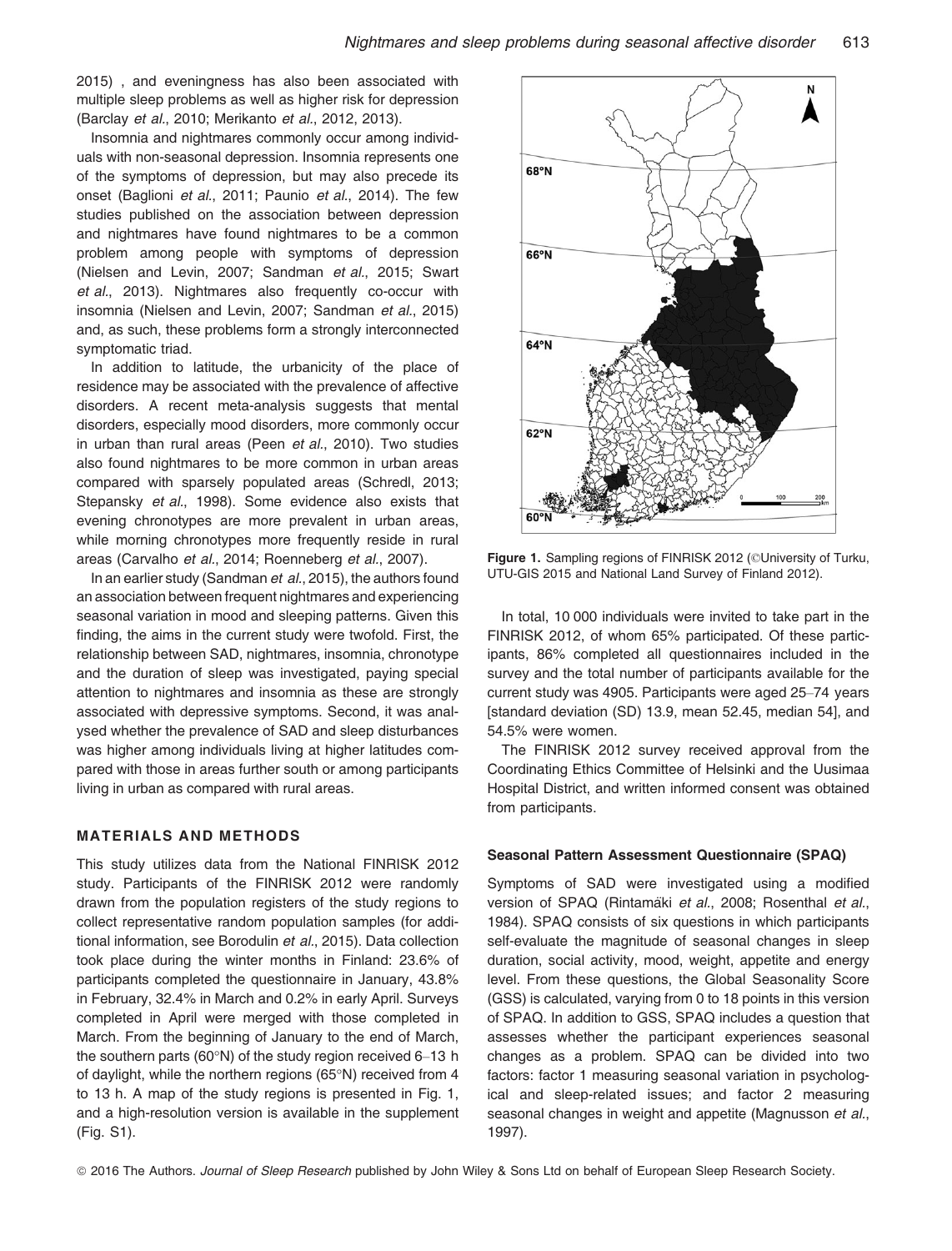Cases of SAD were identified using the so-called Kasper criteria (Kasper et al., 1989) scaled to fit the SPAQ version used. Participants who scored at least 8 from GSS and experienced seasonal changes as a moderate to severe problem were classified as SAD cases. Those with a GSS of 8 or more but who experienced seasonal changes only as a mild problem and those who scored 6 or 7 from GSS but experienced seasonal changes as a mild or more severe problem were classified as suffering from subsyndromal seasonal affective disorder (S-SAD).

Previous research has showed that using SPAQ as a screening tool for SAD yields a good specificity but a questionable sensitivity, tending to overestimate the prevalence of SAD in a population sample (Mersch et al., 2004; Thompson et al., 2004). For the purposes of the current research, SPAQ was considered a sufficiently accurate screening tool, keeping in mind that the prevalence of SAD may be overestimated.

#### Questionnaire items

Nightmares and symptoms of insomnia were investigated using similar questions: 'During the past 30 days, have you had nightmares/insomnia?', with response options often, sometimes or never. The duration of sleep was selfassessed as the number of hours slept during an average night. The use of hypnotics and antidepressants was also self-reported.

The questionnaire also included a self-report of the presence or absence of a depression diagnosis by a clinician within the past 12 months. This question did not specify whether the diagnosis was for seasonal or non-seasonal depression and therefore some of the participants with depression diagnosis may have suffered from SAD, others from non-seasonal depression.

#### Morningness–Eveningness Questionnaire (MEQ)

A modified version of the MEQ was used (Horne and Ostberg, 1976) to assess the personal timing preference for daily activities. This version consisted of six original MEQ items that correlated best with the sum score of the original 19 items (Hätönen et al., 2008). The sum score was categorized into three classes reflecting the original MEQ sum score scaling: definite or moderate morning type; intermediate type; and definite or moderate evening type.

#### Place of residence and latitude

FINRISK included the coordinates of participants' residential buildings. This information was used in the following three ways.

First, information was obtained on population size (Väestörekisterikeskus, 2012) and population density (Maanmittauslaitos, 2012) for the municipality in which the participant lived. However, due to the almost perfect positive linear correlation between population density and population size in these data  $[r(4893) = 0.98, P < 0.0001]$ , population size only was used in the current analyses. Population size was analysed both as a continuous variable and as a categorical variable divided into four classes: less than 50 000 inhabitants (mean population density of  $19/km^2$ ); 50 000-99 999 (45/km<sup>2</sup>); 100 000-203 000 (590/km<sup>2</sup>); and 596 000 (2792/  $km<sup>2</sup>$ ). These categories correspond to the sizes of cities in Finland. In the current sample, only one city had 596 000 inhabitants and no cities had a population size between 203 000 and 596 000 inhabitants.

Second, the urban–rural classification of the Finnish Environmental Institute was applied. This classification uses information on population size, population density, area density, city plans, workforce and commuting (Helminen et al., 2014) to classify 250  $\times$  250 m<sup>2</sup> of Finland into different degrees of urbanicity. Because the original classification is very detailed, some of the categories were merged to form five categories for the analysis.

Finally, information was obtained on the latitude of the participants' places of residence from the coordinates of the residential buildings. Latitude was used as a continuous variable in the regression analyses and as a categorical variable in other analyses.

#### Statistical methods

Associations between single categorical variables were analysed using the Pearson's chi-square  $(\chi^2)$  and Cramer V measure of effect size. For multivariate modelling, multinomial logistic regression was used. To correct for tests of multiple hypothesis using the same data, an alpha level of 0.001 was chosen to signify statistical significance. Analyses were performed using SPSS 21.

#### RESULTS

The mean GSS among all participants was 5.11 (SD 3.30, median 5, range 0–18). Women showed a significantly higher mean score (5.70) than men (4.41;  $F_{1.4768} = 190.27$ ,  $P < 0.0001$ ). Seasonality was experienced as a moderate or worse problem by 8.6% of participants (5.7% men and 11% women).

Overall, 6.5% of participants met the Kasper criteria for SAD and 17.2% met the criteria for S-SAD. A significant gender difference was found, whereby, among women, 8.6% met the SAD criteria and 20.3% met the S-SAD criteria compared with 3.9% and 17.2% among men, respectively  $[\chi^2(2, n = 4689) = 92.76, P < 0.0001, Cramer V = 0.14]$ . The month during which participants completed SPAQ did not affect the prevalence of SAD or S-SAD  $[\gamma^2/2, \gamma]$  $n = 4905$ ) = 6.512,  $P = 0.164$ , Cramer V = 0.02].

The prevalence of nightmares, symptoms of insomnia, distribution of chronotypes, sleep duration, the use of hypnotics and antidepressants as well as the presence of a diagnosis of depression are shown in Table S1.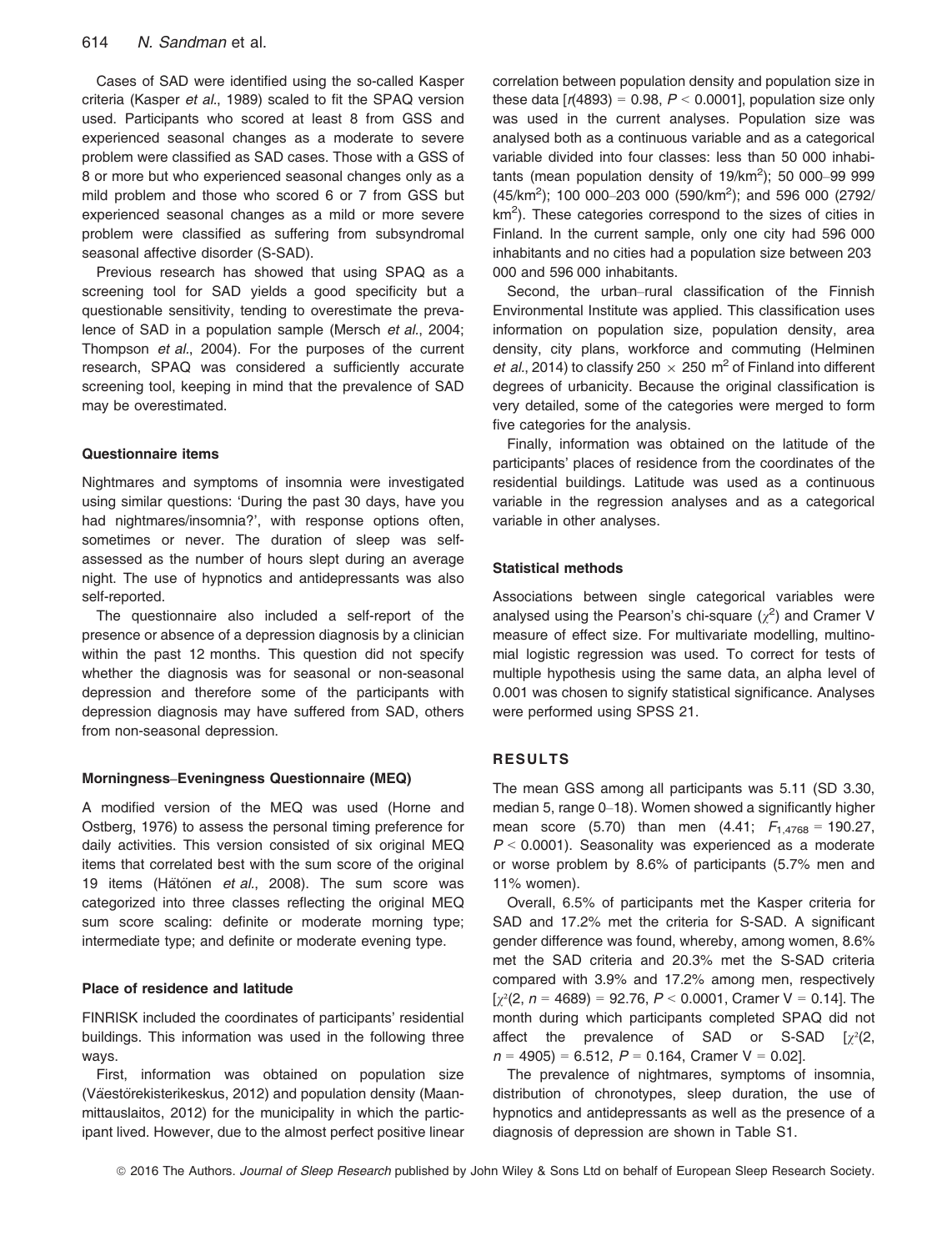#### SAD and sleep disturbances

As Table 1 shows, SAD was significantly associated with various sleep and dream-related variables: 16.2% of participants with SAD based on the Kasper criteria experienced frequent nightmares and 25.0% reported frequent symptoms of insomnia, numbers that were considerably higher than those reported by participants without SAD (2.4%,  $P < 0.0001$ , Cramer V = 0.159 for nightmares and 7.6%,  $P < 0.0001$ , Cramer V = 0.144 for insomnia). The association between nightmares and symptoms of insomnia with SAD is also shown in Fig. 2. Participants with SAD were more often evening chronotypes (35.6%) and less frequently morning types (21.2%) than participants without SAD (9.6% evening

types, 48.4% morning types,  $P < 0.0001$ , Cramer V = 0.173). It was also found that participants with SAD reported short or long sleeping times more frequently than participants without seasonal problems ( $P = 0.025$ , Cramer V = 0.035).

Participants with SAD frequently used medication for sleep and mood-related problems: 26.3% of participants with SAD reported using hypnotics and 24.3% reported taking antidepressants during the last month, while only 7.6% of participants without seasonal problems had used hypnotics and 3.6% antidepressants during the same time period ( $P < 0.0001$ , Cramer  $V = 0.136$  for hypnotics and  $P < 0.0001$ , Cramer  $V = 0.206$  for antidepressants).

Among participants with SAD, 30.4% had received a depression diagnosis from a clinician during the past 12

|                       | Seasonal affective problems |       |             |      |                                 |
|-----------------------|-----------------------------|-------|-------------|------|---------------------------------|
|                       | <b>SAD</b>                  | S-SAD | No problems | n    | $\chi^2$                        |
| Nightmares            |                             |       |             | 4596 | $P < 0.0001$ , Cramer V = 0.159 |
| Often                 | 16.2%                       | 5.2%  | 2.4%        | 174  |                                 |
| Sometimes             | 56.9%                       | 53.1% | 41.8%       | 2054 |                                 |
| Never                 | 26.9%                       | 41.7% | 55.8%       | 2368 |                                 |
| Insomnia              |                             |       |             | 4617 | $P < 0.0001$ Cramer V = 0.144   |
| Often                 | 25.0%                       | 14.1% | 7.6%        | 456  |                                 |
| Sometimes             | 51.0%                       | 52.1% | 42.0%       | 2048 |                                 |
| <b>Never</b>          | 24.0%                       | 33.8% | 50.3%       | 2113 |                                 |
| Chronotype            |                             |       |             | 4358 | $P < 0.0001$ , Cramer V = 0.173 |
| Evening               | 35.6%                       | 22.3% | 9.6%        | 588  |                                 |
| Intermediate          | 43.2%                       | 46.4% | 41.9%       | 1865 |                                 |
| Morning               | 21.2%                       | 31.3% | 48.4%       | 1905 |                                 |
| Sleep length          |                             |       |             | 4591 | $P = 0.025$ , Cramer V = 0.035  |
| 6 h or less           | 16.6%                       | 11.0% | 11.7%       | 546  |                                 |
| $7-8h$                | 64.9%                       | 71.2% | 72.6%       | 3300 |                                 |
| 9 h or more           | 18.6%                       | 17.7% | 15.7%       | 745  |                                 |
| <b>Hypnotics</b>      |                             |       |             | 4385 | $P < 0.0001$ , Cramer V = 0.136 |
| During the last month | 26.3%                       | 12.5% | 7.6%        | 425  |                                 |
| More than a month ago | 24.2%                       | 22.0% | 15.2%       | 743  |                                 |
| Never                 | 49.5%                       | 65.5% | 77.2%       | 3217 |                                 |
| Antidepressants       |                             |       |             | 4352 | $P < 0.0001$ , Cramer V = 0.206 |
| During the last month | 24.3%                       | 9.2%  | 3.6%        | 259  |                                 |
| More than a month ago | 23.2%                       | 14.6% | 6.5%        | 392  |                                 |
| <b>Never</b>          | 52.5%                       | 76.2% | 89.8%       | 3701 |                                 |
| Depression diagnosis  |                             |       |             | 4644 | $P < 0.0001$ , Cramer V = 0.262 |
| Yes                   | 30.4%                       | 10.9% | 4.1%        | 325  |                                 |
| <b>No</b>             | 69.6%                       | 89.1% | 95.9%       | 4319 |                                 |



Figure 2. Prevalence of nightmares  $(n = 4596)$  and symptoms of insomnia  $(n = 4617)$  among participants with and without seasonal affective disorder (SAD).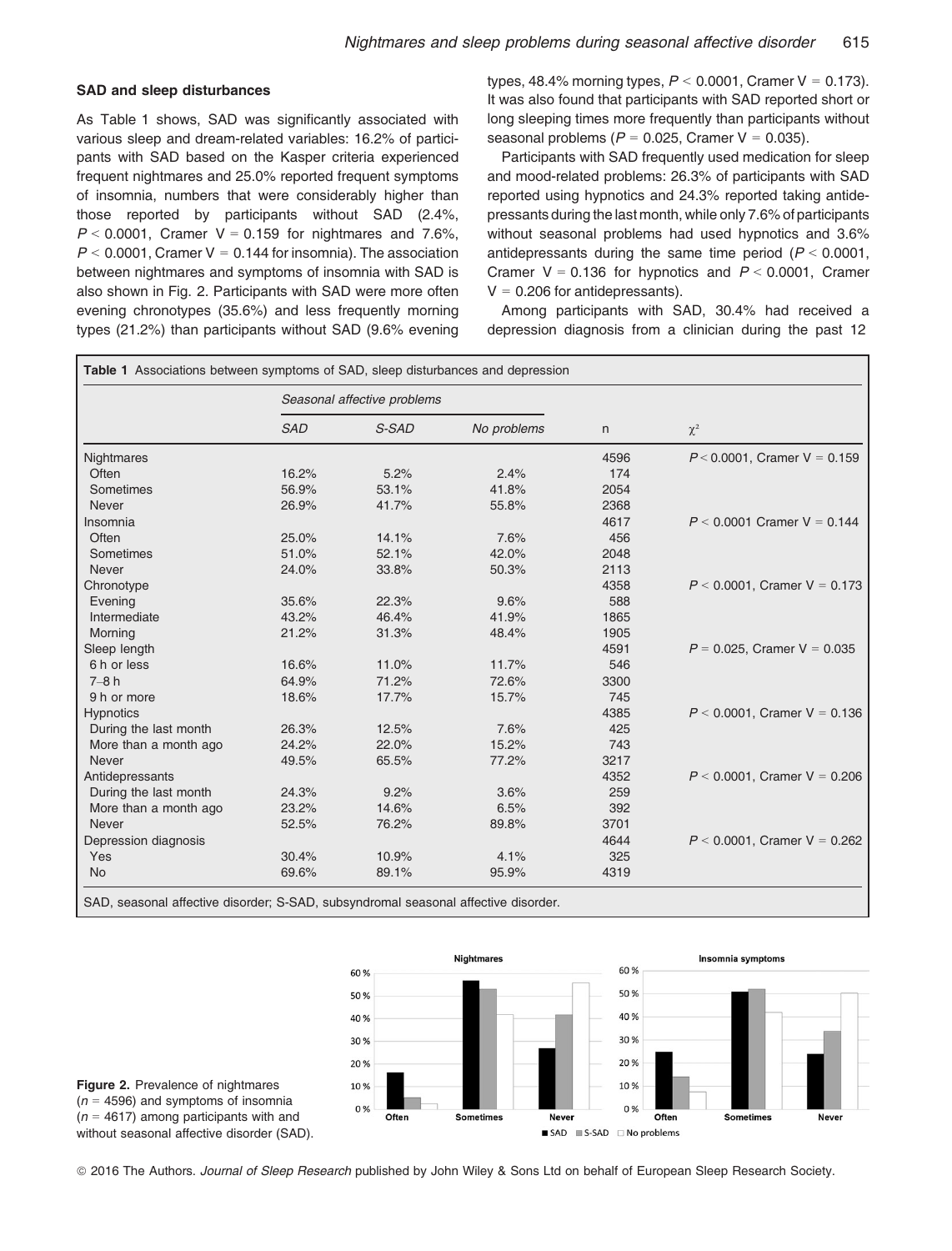months. This represents a considerably higher prevalence than 4.1% among participants without seasonal problems  $(P < 0.0001$ , Cramer V = 0.262). However, a majority of participants who met the criteria for SAD did not report a depression diagnosis, and it cannot be inferred from the available data whether the diagnosis was for seasonal or non-seasonal depression. The exact figures are shown in Table 1.

#### Multivariable analysis of SAD, nightmares and insomnia

As presented in Table 2, the associations between SAD, nightmares and symptoms of insomnia remained significant in the multinomial regression model even when adjusted for sex, age, marital status, alcohol consumption during the last week, years of education, amount of physical exercise, smoking, population size of the place of residence, latitude and the month during which the survey was completed. Among participants who met the criteria for SAD, odds ratio (OR) for frequent nightmares was 14.19 [95% confidence interval (CI) 8.66–23.25], while for frequent symptoms of insomnia among participants with SAD OR was 6.32 (95% CI 4.18–9.55). Among participants with S-SAD, ORs were 2.97 (95% CI 1.87–4.72) and 3.23 (95% CI 2.40–4.34), respectively.

The associations between nightmares, insomnia and individual components of SPAQ were also investigated. In the model with a factorized SPAQ and full adjustment, a factor consisting of psychological questions significantly influenced both nightmares (OR 3.29, 95% CI 2.42–4.47) and insomnia (OR 3.01, 95% CI 2.44–3.72). It was found that a factor measuring changes in weight and appetite had no statistically significant association with nightmares or insomnia. The complete analyses are shown in Table S2.

A regression model that included all SPAQ questions as individual predictors showed that the two items with the highest OR for both nightmares and insomnia included seasonal variation in mood and seasonal variation as a problem for the participant. These analyses can be found in Table S3.

#### Effect of latitude and population size of the place of residence

The latitude of the permanent place of residence was not significantly associated with SAD, symptoms of insomnia,

| <b>Table 2</b> Multinomial logistic regression models for nightmares ( $n = 3676$ ) and insomnia ( $n = 3689$ ) |                            |                     |                               |                     |  |  |  |
|-----------------------------------------------------------------------------------------------------------------|----------------------------|---------------------|-------------------------------|---------------------|--|--|--|
|                                                                                                                 | <b>Frequent nightmares</b> |                     | Occasional nightmares         |                     |  |  |  |
|                                                                                                                 | P                          | OR (95% CI)         | P                             | OR (95% CI)         |  |  |  |
| Model 1                                                                                                         |                            |                     |                               |                     |  |  |  |
| <b>SAD</b>                                                                                                      | < 0.0001                   | 13.82 (9.09-21.01)  | < 0.0001                      | $2.82(2.15-3.71)$   |  |  |  |
| S-SAD                                                                                                           | < 0.0001                   | $2.86(1.94 - 4.23)$ | < 0.0001                      | $1.70(1.45 - 2.00)$ |  |  |  |
| No problems<br>Model 2                                                                                          |                            |                     |                               |                     |  |  |  |
| <b>SAD</b>                                                                                                      | < 0.0001                   | 13.48 (8.77-20.72)  | < 0.0001                      | $2.74(2.08-3.62)$   |  |  |  |
| S-SAD                                                                                                           | < 0.0001                   | $2.84(1.91 - 4.22)$ | < 0.0001                      | $1.68(1.43 - 1.97)$ |  |  |  |
| No problems<br>Model 3                                                                                          |                            |                     |                               |                     |  |  |  |
| <b>SAD</b>                                                                                                      | < 0.0001                   | 14.19 (8.6-23.25)   | < 0.0001                      | $2.59(1.90-3.53)$   |  |  |  |
| S-SAD                                                                                                           | < 0.0001                   | $2.97(1.87 - 4.72)$ | < 0.0001                      | $1.69(1.41 - 2.03)$ |  |  |  |
| No problems                                                                                                     |                            |                     |                               |                     |  |  |  |
|                                                                                                                 | Frequent insomnia          |                     | Occasional insomnia           |                     |  |  |  |
| Model 1                                                                                                         |                            |                     |                               |                     |  |  |  |
| <b>SAD</b>                                                                                                      | < 0.0001                   | $6.86(4.85 - 9.72)$ | < 0.0001                      | $2.54(1.91 - 3.39)$ |  |  |  |
| S-SAD                                                                                                           | < 0.0001                   | $2.74(2.13-3.54)$   | < 0.0001<br>$1.84(1.56-2.18)$ |                     |  |  |  |
| No problems                                                                                                     |                            |                     |                               |                     |  |  |  |
| Model 2                                                                                                         |                            |                     |                               |                     |  |  |  |
| <b>SAD</b>                                                                                                      | < 0.0001                   | 7.28 (5.08-10.42)   | < 0.0001                      | $2.57(1.92 - 3.45)$ |  |  |  |
| S-SAD                                                                                                           | < 0.0001                   | 2.92 (2.25-3.79)    | < 0.0001                      | $1.88(1.58 - 2.24)$ |  |  |  |
| No problems                                                                                                     |                            |                     |                               |                     |  |  |  |
| Model 3                                                                                                         |                            |                     |                               |                     |  |  |  |
| <b>SAD</b>                                                                                                      | < 0.0001                   | $6.32(4.18-9.55)$   | < 0.0001                      | $2.47(1.79-3.41)$   |  |  |  |
| S-SAD                                                                                                           | < 0.0001                   | $3.23(2.40-4.34)$   | < 0.0001                      | $1.95(1.61 - 2.36)$ |  |  |  |
| No problems                                                                                                     |                            |                     |                               |                     |  |  |  |

CI, confidence interval; OR, odds ratio; SAD, seasonal affective disorder; S-SAD, subsyndromal seasonal affective disorder.

Model 1: unadjusted.

Model 2: adjusted for sex and age.

Model 3: adjusted for sex, age, marital status, alcohol consumption during the last week, years of education, amount of physical exercise, smoking status, population size of the place of residence, latitude, and the month during which the survey was completed.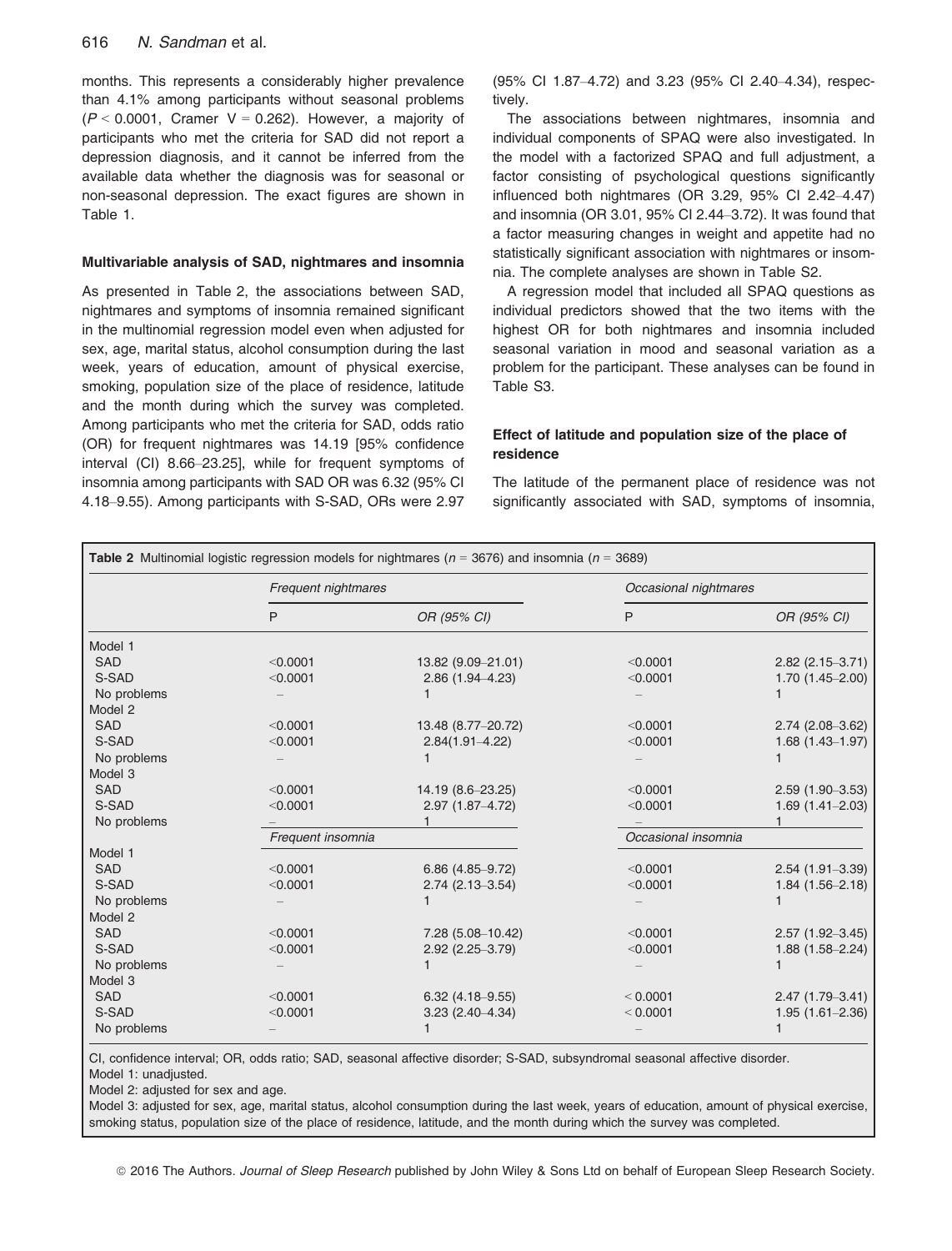duration of sleep or the use of hypnotics. This was true both for the whole sample as well as different study months studied separately. Statistically significant findings with low effect size were that a depression diagnosis and the use of antidepressants were slightly more common in the southern regions than in the north, and that nightmares were more common at latitudes of 62°N to 64°N than regions further south or north. The only statistically significant association concerning latitude was found for chronotype. Evening types were more common in the south (60–61°N; 16.7%) than in the north [65– 66°; 10.6–13.8%,  $\chi^2$ (2, n = 4503) = 40.20, P < 0.0001, Cramer  $V = 0.07$ ]. The exact figures are shown in Table S4.

While the association between chronotype and latitude appeared significant, it was confounded by the population size of the place of residence. The largest population centres in Finland are situated in the southern part of the country; therefore, in these data, latitude correlates with the population size of the place of residence  $[r(4891) = -0.64,$  $P < 0.0001$ ]. Evening chronotypes were considerably more common in larger towns (16.0–17.2% of participants) than in rural areas (8.8%). Likewise, morning types were less common in towns (39.4–37.0%) than in rural areas (51.1%). This difference was statistically significant  $[\gamma^2(2, n = 4492) = 90.46, P < 0.0001,$  Cramer V = 0.10].

The multinomial regression model predicting chronotype based on latitude and population size supported the interpretation that population size was a more significant predictor for chronotype. In this model, an increase in the population size increased the odds of a participant being an evening type (OR 2.62,  $P < 0.0001$  per increase of 100), while the effect of latitude had no significant effect ( $P = 0.522$ ).

Insomnia, sleep duration, SAD and the presence of a depression diagnosis were not significantly associated with the population size of the place of residence. Nightmares showed a weak U-shaped association with the population size, with higher prevalence associated with a very small or large population. The use of antidepressants  $[\chi^2(2,$  $n = 4521$ ) = 22.95,  $P = 0.001$ , Cramer V = 0.05] and hypnotics  $[\chi^2(2, n = 4556) = 15.07, P = 0.02, Cramer V = 0.04]$ was slightly more common in urban than rural areas. The complete analyses are shown in Table S5.

The associations with the urbanicity of the place of residence defined by the urban–rural classification revealed that the number of evening chronotypes increased towards the centre of towns even within urban areas  $[\chi^2(2, n = 4503) = 111.08]$ ,  $P < 0.0001$ , Cramer V = 0.11]. In inner cities, 18.0% of participants were evening types, 12.9% on city outskirts, 10.6% within areas bordering urban areas, and 8.6% within rural centres and rural areas. A similar but reversed pattern was observed among morning types, as shown in Fig. 3.

Nightmares, symptoms of insomnia, sleep duration and SAD did not significantly associate with the urbanicity of the place of residence, although a tendency was found that participants living in areas bordering urban areas experienced fewer sleep disturbances than those living within towns or in rural areas. The use of hypnotics and antidepressants, as well as depression diagnoses, were more common within city centres than in any other area  $(P < 0.0001$  for all, Cramer  $V = 0.059 - 0.072$ ). Detailed analyses can be found in the supplement in Table S6.

#### **DISCUSSION**

As with non-seasonal depression, disturbances in sleep and dreaming are common symptoms in SAD. Those suffering from SAD frequently experience nightmares and symptoms of insomnia. Additionally, evening chronotypes reported more seasonal problems and other sleep problems compared with other chronotypes.

In the current data, the latitude of the place of residence and the month in which the questionnaire was completed (both of which serve as proxies for photoperiod) were not significantly associated with the prevalence of SAD, nightmares or symptoms of insomnia. Thus, the hypothesis that SAD is caused by a variation in the photoperiod was not supported in these data.

This result is consistent with earlier studies conducted in Finland at latitudes from 60°N to 70°N (Grimaldi et al., 2009; Partonen et al., 1993), and might point towards the possibility that the Nordic population is genetically or developmentally adapted to changes in photoperiod and some other factors would be more important in SAD aetiology. However, it should also be kept in mind that illumination outdoors is not affected only by the length of photoperiod but also by cloud and snow cover, and this study did not have information on these factors or on the actual personal exposure to light. The amount of light may not correlate directly with latitude, and this might give a false impression of light not affecting SAD.

Using these data, it was not possible to replicate results, suggesting that mental health problems (Peen et al., 2010)

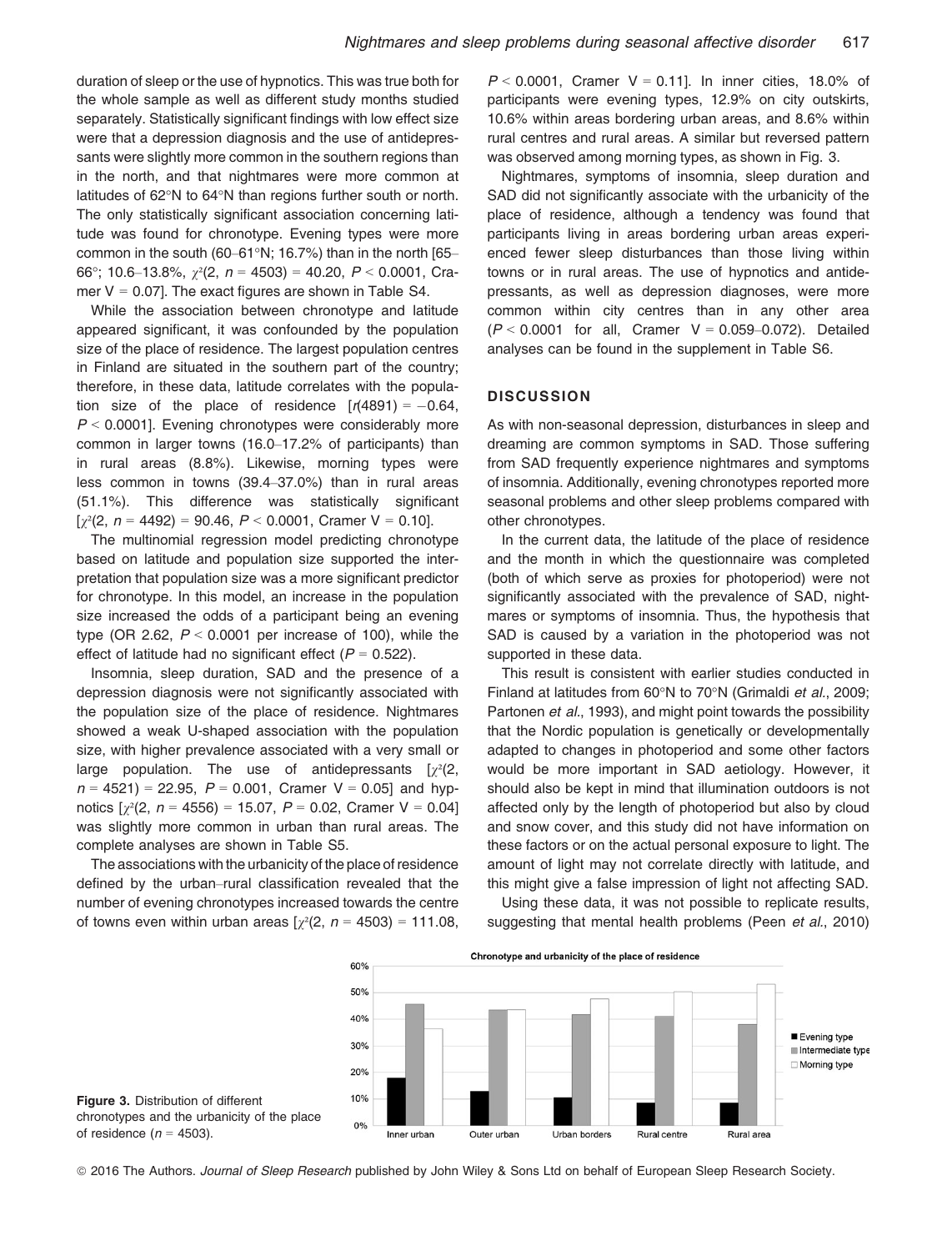and nightmares (Schredl, 2013) are more common in urban than in rural areas. However, a tendency for more sleep and mood problems was found in urban areas, and the least problems in areas bordering urban areas. The lack of significance may be explained by the relatively low range of variation in the population sizes across study regions in the current sample. The difference between urban and rural areas might be more profound in countries with larger cities.

Chronotype showed a robust relationship with both the population size and the urbanicity of the place of residence. Evening types were more prevalent in urban than in rural areas, and morning types were more prevalent in rural than urban areas. The tendency towards eveningness in urban areas may be due to different lighting conditions between urban and rural areas: there is more light exposure in the evenings in cities and this may delay the circadian rhythm of people living in these environments.

The results about evening types being prone to seasonal problems as well as being more prevalent in an urban environment could point to a possibility that the circadian system of evening types is more sensitive and thus more easily affected by external cues such as light and temperature (zeitgebers) compared with circadian systems of morning types. Some evidence exists that among people with SAD, the sensitivity of the circadian system may change from season to season from supersensitive in the winter to subsensitive in the summer (Thompson et al., 1990). A possible interpretation is that people with sensitive circadian systems might be more vulnerable to problems in environments with zeitgebers differing from those that were present in the environment of evolutionary adaptedness for the human circadian system.

Due to the nature of the current data, this study is subject to several limitations. Studies relying on retrospective questionnaires tend to overestimate the prevalence of SAD and underestimate the prevalence of nightmares. Further, most of the questions in the survey were self-reports. Also, the crosssectional nature of the data does not allow inferring of causality. However, the data also lends to the study's strengths. The dataset is a large and representative sample of both urban and rural regions distributed over 6° of latitude within a rather homogenous cultural area. The possibility of combining information from SPAQ, MEQ, sleep items and location data allowed to explore research questions not easily investigated.

In conclusion, individuals with SAD experience problems with symptoms of insomnia and nightmares, and the evening chronotype appears to be a risk factor for seasonal problems. These associations are compatible with the view that a shared genetic risk factor may exist for SAD and other affective disorders as well as eveningness.

#### ACKNOWLEDGEMENTS

The authors thank Perttu Saarsalmi for his help with urbanrural classification, Ville Koivisto for providing the latitude map, and the Finnish National Doctoral Programme in Psychology and Academy of Finland for financial support (project 266434).

#### AUTHOR CONTRIBUTIONS

The idea for the study came from NS and IM; data analyses were conducted by NS and HM; TL and TP were involved in data collection; and all authors were involved in study design and preparation of the manuscript.

#### CONFLICTS OF INTEREST

None.

#### **REFERENCES**

- Baglioni, C., Battagliese, G., Feige, B. et al. Insomnia as a predictor of depression: a meta-analytic evaluation of longitudinal epidemiological studies. J. Affect. Disord., 2011, 135: 10–19.
- Barclay, N. L., Eley, T. C., Buysse, D. J., Archer, S. N. and Gregory, A. M. Diurnal preference and sleep quality: same genes? A study of young adult twins. Chronobiol. Int., 2010, 27: 278–296.
- Borodulin, K., Vartiainen, E., Peltonen, M. et al. Forty-year trends in cardiovascular risk factors in Finland. Eur. J. Pub. Healt., 2015, 25: 539–546.
- Carvalho, F. G., Hidalgo, M. P. and Levandovski, R. Differences in circadian patterns between rural and urban populations: an epidemiological study in countryside. Chronobiol. Int., 2014, 31: 442–449.
- Grimaldi, S., Partonen, T., Haukka, J., Aromaa, A. and Lönnqvist, J. Seasonal vegetative and affective symptoms in the Finnish general population: testing the dual vulnerability and latitude effect hypotheses. Nord. J. Psychiatry, 2009, 63: 397–404.
- Hätönen, T., Forsblom, S., Kieseppä, T., Lönnqvist, J. and Partonen, T. Circadian phenotype in patients with the co-morbid alcohol use and bipolar disorders. Alcohol, 2008, 43: 564–568.
- Helminen, V., Nurmio, K., Rehunen, A. et al. Kaupunkimaaseutu-alueluokitus. Suomen ympäristökeskuksen raportteja, 2014, 25.
- Horne, J. A. and Ostberg, O. A self-assessment questionnaire to determine morningness-eveningness in human circadian rhythms. Int. J. Chronobiology, 1976, 4: 97–110.
- Kasper, S., Wehr, T. A., Bartko, J. J., Gaist, P. A. and Rosenthal, N. E. Epidemiological findings of seasonal changes in mood and behavior. A telephone survey of Montgomery County, Maryland. Arch. Gen. Psychiatry, 1989, 46: 823–833.
- Lee, H. J., Rex, K. M., Nievergelt, C. M., Kelsoe, J. R. and Kripke, D. F. Delayed sleep phase syndrome is related to seasonal affective disorder. J. Affect. Disord., 2011, 133: 573–579.
- Lewy, A. J., Sack, R. L., Miller, L. S. and Hoban, T. M. Antidepressant and circadian phase-shifting effects of light. Science, 1987, 235: 352–354.
- Lewy, A. J., Lefler, B. J., Emens, J. S. and Bauer, V. K. The circadian basis of winter depression. Proc. Natl Acad. Sci., 2006, 103: 7414– 7419.
- Maanmittauslaitos. 2012. Suomen pinta-ala kunnittain 1.1.2012. Retrieved 10 August 2015, from [http://www.maanmittauslaitos.](http://www.maanmittauslaitos.fi/sites/default/files/alat12_su_nimet.pdf)fi/ sites/default/fi[les/alat12\\_su\\_nimet.pdf](http://www.maanmittauslaitos.fi/sites/default/files/alat12_su_nimet.pdf).
- Magnusson, A. An overview of epidemiological studies on seasonal affective disorder. Acta Psychiat. Scand., 2000, 101: 176–184.
- Magnusson, A. and Boivin, D. Seasonal affective disorder: an overview. Chronobiol. Int., 2003, 20: 189–207.